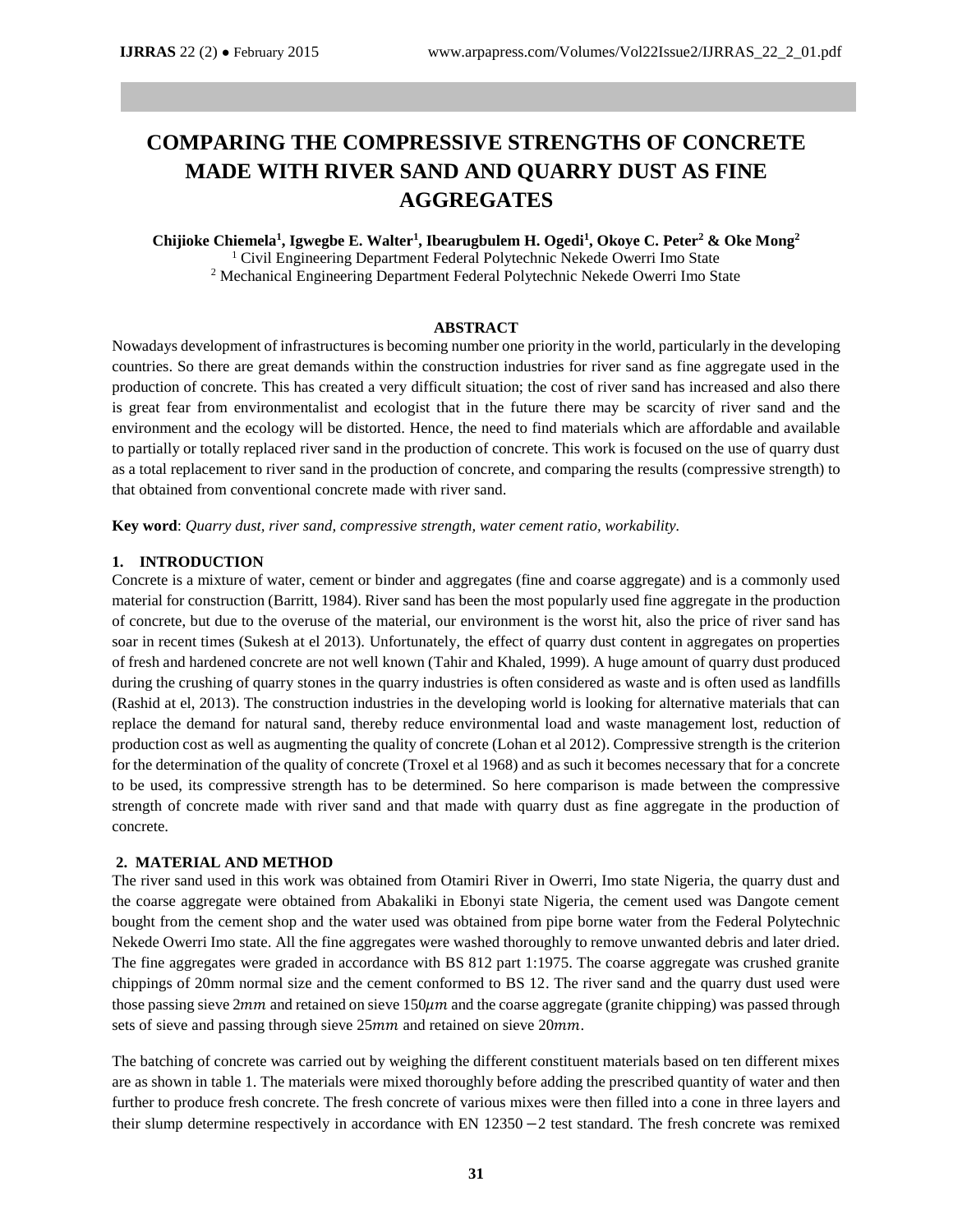properly and then filled into 3 moulds in approximately 50mm layers with each layer given 25 strokes of the tamping rod (each mix ratio gave 3 moulds of concrete). The concrete were towelled off level with the top of the mould and the specimen stored under a damp sack for 24 hours in the laboratory, before de-moulding and curing for 28 days. The compressive strengths of the various cubes were determined after 28 days of curing in accordance with BS 1881. Three samples were used for each mix and the average result adopted as the compressive strength.

> Compressive strength  $=$   $\frac{crusing (maximum)load(N)}{r}$ cross sectional area of cube  $(mm^2)$

### **3. RESULTS AND ANALYSIS**

In order to achieve the objective of this work various laboratory tests were conducted on sand as fine aggregate and quarry dust as fine aggregate as well, also the concrete derived from them were tested in their fresh and hardened states. Below are presentation of data and a detailed discussion on the results obtained. The analysis is carried out in tables and graphs shown below.

| S/N            | of<br>Point                 | Replica | 2<br>Replica | $\mathfrak{Z}$<br>Replica | Cube strength | Cube strength        |
|----------------|-----------------------------|---------|--------------|---------------------------|---------------|----------------------|
|                | observation                 | (KN)    | (KN)         | (KN)                      | (KN)          | (N/mm <sup>2</sup> ) |
|                | $Q_1$                       | 470.77  | 483.50       | 463.36                    | 472.54        | 21.00                |
| 2              | $Q_{2}$                     | 287.80  | 246.75       | 313.47                    | 282.68        | 12.56                |
| 3              | $\it{Q}_3$                  | 265.90  | 245.53       | 258.33                    | 256.59        | 11.04                |
| $\overline{4}$ | $Q_4$                       | 201.70  | 198.53       | 167.83                    | 189.35        | 8.42                 |
|                | $\varrho_{\text{\tiny{5}}}$ | 397.69  | 368.91       | 345.60                    | 370.73        | 16.48                |
| 6              | $Q_6$                       | 200.80  | 190.91       | 167.48                    | 186.28        | 8.28                 |
|                | Q7                          | 185.23  | 176.26       | 182.87                    | 181.45        | 8.06                 |
| 8              | $Q_8$                       | 249.69  | 190.26       | 231.39                    | 244.61        | 10.87                |
| 9              | Q9                          | 250.37  | 248.61       | 265.55                    | 254.84        | 11.33                |
| 10             | $Q_{10}$                    | 245.77  | 236.79       | 230.70                    | 238.75        | 10.61                |

### **Table 1 Compressive strength of Quarry Dust**

Note: the cube strength in N/mm<sup>2</sup> is derived from dividing the force by  $150 \times 150$  mm<sup>2</sup>.

|  | Table 2. Compressive strength of River Sand |
|--|---------------------------------------------|
|  |                                             |

| S/N | Point                      | of | Replica | Replica | 2 | Replica | 3 | Cube strength $(KN)$ | Cube                 | strength |
|-----|----------------------------|----|---------|---------|---|---------|---|----------------------|----------------------|----------|
|     | observation                |    | (KN)    | (KN)    |   | (KN)    |   |                      | (N/mm <sup>2</sup> ) |          |
|     | $\mathcal{D}_1$            |    | 307.29  | 316.78  |   | 364.55  |   | 339.54               | 15.09                |          |
| 2   | S <sub>2</sub>             |    | 422.48  | 453.75  |   | 311.60  |   | 395.94               | 17.60                |          |
| 3   | $S_3$                      |    | 466.44  | 403.80  |   | 413.70  |   | 427.98               | 19.02                |          |
| 4   | $S_4$                      |    | 184.77  | 198.63  |   | 168.71  |   | 184.04               | 8.18                 |          |
|     | $\mathcal{D}_5$            |    | 249.45  | 229.53  |   | 236.83  |   | 238.60               | 10.60                |          |
| 6   | $S_6$                      |    | 283.84  | 260.36  |   | 270.49  |   | 271.56               | 12.07                |          |
|     | S <sub>7</sub>             |    | 257.67  | 203.84  |   | 286.70  |   | 249.40               | 11.08                |          |
| 8   | $\mathcal{D}_{\mathsf{R}}$ |    | 203.45  | 287.60  |   | 266.49  |   | 252.51               | 11.22                |          |
| 9   | $S_{9}$                    |    | 265.39  | 233.99  |   | 393.51  |   | 297.63               | 13.23                |          |
| 10  | $S_{10}$                   |    | 308.67  | 342.10  |   | 293.26  |   | 312.68               | 13.90                |          |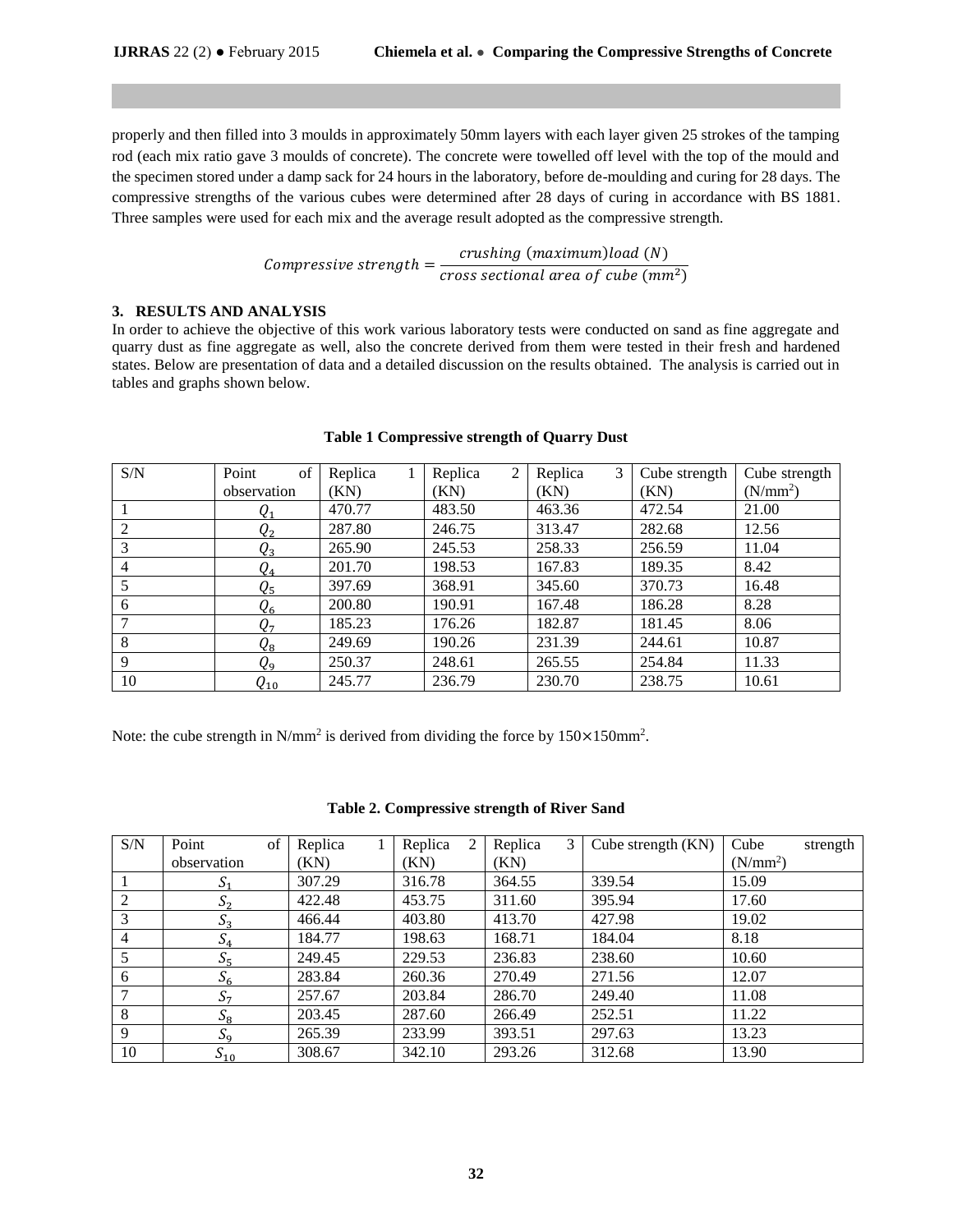# **SLUMP VALUES**

| Table 3 Slump test for Concrete made with Quarry Dust |                      |  |  |
|-------------------------------------------------------|----------------------|--|--|
| $\sim$                                                | $\sim$ $\sim$ $\sim$ |  |  |

| S/N            | Mix ratios       | Quarry Dust Slump (cm) |
|----------------|------------------|------------------------|
|                | 0.45:1:1:2.5     | 0.0                    |
| $\overline{2}$ | 0.5:1:1.5:3      | 0.1                    |
| 3              | 0.55:1:2:4       | 0.0                    |
| 4              | 0.6:1:3:6        | 0.0                    |
| 5              | 0.475:1:2.5:2.75 | 2.3                    |
| 6              | 0.5:1:1.5:3.25   | 0.0                    |
| 7              | 0.525:1:2:4.25   | 0.0                    |
| 8              | 0.525:1:1.75:3.5 | 1.2                    |
| 9              | 0.55:1:2.25:4.5  | 0.0                    |
| 10             | 0.575:1:2.5:5    | 0.0                    |

Tab.4.5

# **Table 4 Slump test for Concrete made with River Sand**

| S/N            | Mix ratios       | River Sand Slump (cm) |
|----------------|------------------|-----------------------|
|                | 0.45:1:1:2.5     | 5.0                   |
| $\overline{2}$ | 0.5:1:1.5:3      | 13.5                  |
| 3              | 0.55:1:2:4       | 9.6                   |
| 4              | 0.6:1:3:6        | 0.4                   |
| 5              | 0.475:1:2.5:2.75 | 4.8                   |
| 6              | 0.5:1:1.5:3.25   | 6.7                   |
|                | 0.525:1:2:4.25   | 7.0                   |
| 8              | 0.525:1:1.75:3.5 | 6.8                   |
| 9              | 0.55:1:2.25:4.5  | 14.6                  |
| 10             | 0.575:1:2.5:5    | 9.3                   |

## **Table 5 Grain size distribution**

| Sieve sizes | <b>QUARRY DUST</b>   | <b>SAND</b>          |
|-------------|----------------------|----------------------|
|             | Percentage Passing % | Percentage Passing % |
|             |                      |                      |
| $1.18$ mm   | 82                   | 94                   |
|             |                      |                      |
| $600 \mu m$ | 65                   | 86                   |
| $425 \mu m$ | 51                   | 65                   |
| $300 \mu m$ | 41                   | 37                   |
| $212 \mu m$ | 29                   | 16                   |
| $150 \mu m$ | 22                   | 12                   |
| $75 \mu m$  | 10                   | $\mathfrak{D}$       |
| <b>PAN</b>  | $\Omega$             |                      |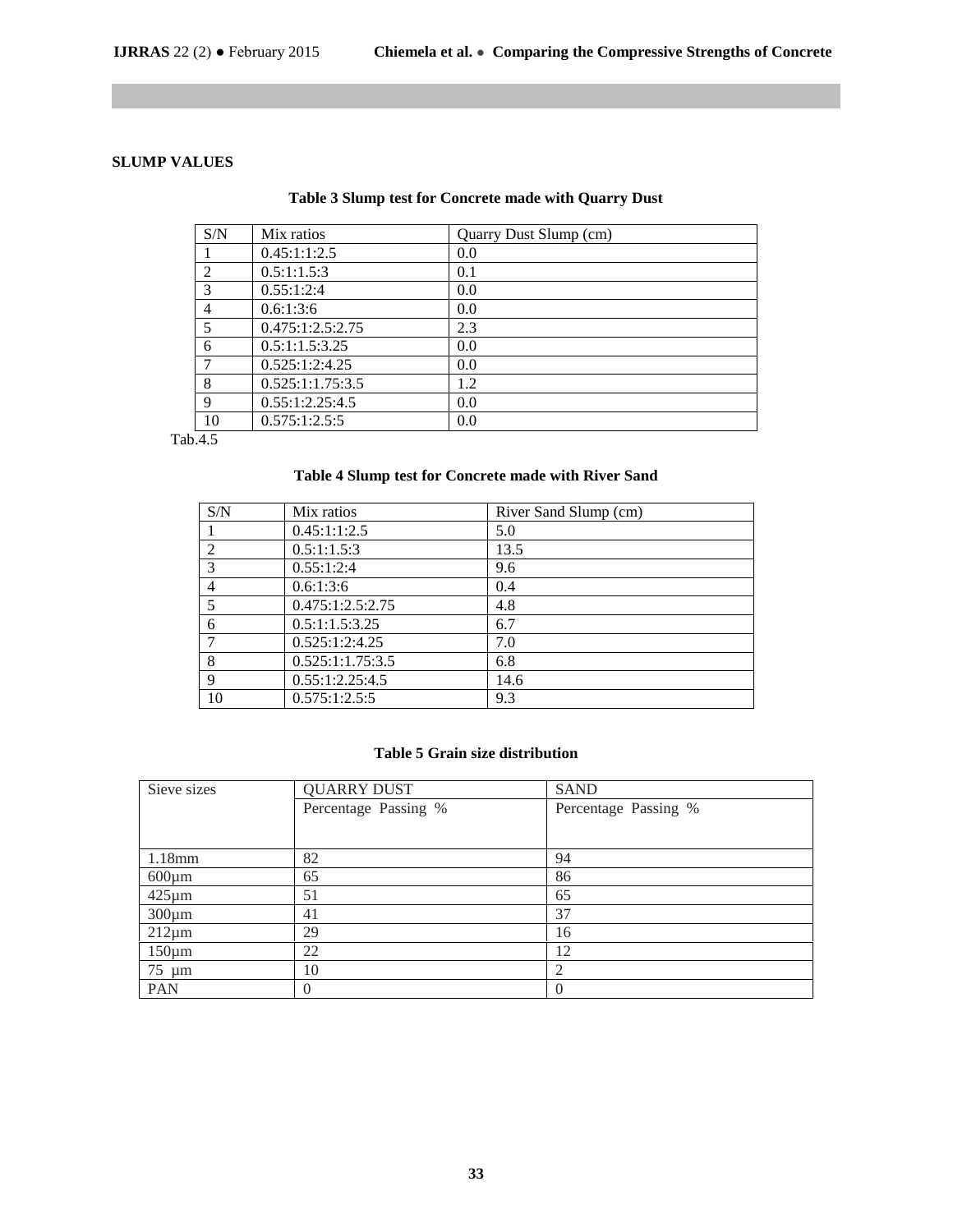

**Table 6 Percentage passing against sieve sizes (Quarry dust)**

**Table 7 Percentage passing against sieve sizes (River sand)**

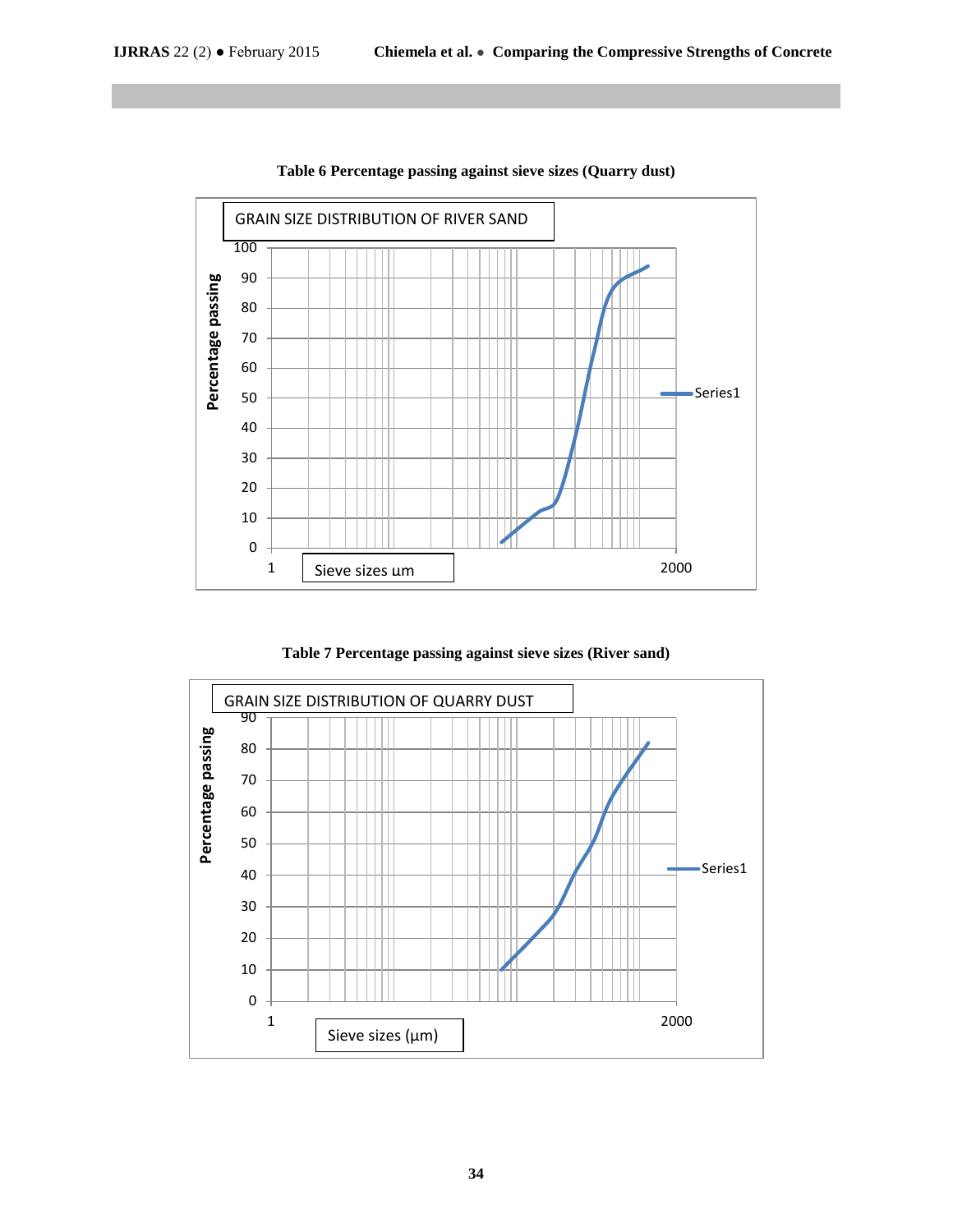| Point of observation | A    | B    | $\mathcal{C}$ | <b>AVG</b> | <b>DENSITY</b> |
|----------------------|------|------|---------------|------------|----------------|
|                      | kg   | kg   | kg            | kg         | $Kg/m^3$       |
| $\it{Q}_1$           | 9.77 | 8.88 | 8.01          | 8.89       | 2633.09        |
| $\pmb Q_2$           | 9.66 | 9.57 | 9.03          | 9.42       | 2791.11        |
| $Q_3$                | 8.67 | 8.64 | 9.09          | 8.80       | 2607.41        |
| $\mathit{Q}_4$       | 7.83 | 8.95 | 8.85          | 8.54       | 2530.37        |
| $Q_{5}$              | 9.29 | 9.05 | 9.05          | 9.13       | 2705.19        |
| $Q_6$                | 8.90 | 9.21 | 9.22          | 9.11       | 2699.26        |
| Q7                   | 9.28 | 8.98 | 9.37          | 9.21       | 2728.89        |
| $Q_3$                | 8.98 | 9.16 | 8.39          | 8.84       | 2619.26        |
| $Q_9$                | 9.11 | 9.26 | 8.87          | 9.08       | 2690.37        |
| $Q_{10}$             | 8.99 | 9.26 | 9.15          | 9.13       | 2705.19        |

| Table 8 Density of concrete cube after curing for 28 days (Quarry Dust) |  |  |  |  |  |
|-------------------------------------------------------------------------|--|--|--|--|--|
|-------------------------------------------------------------------------|--|--|--|--|--|

N/B: Density is derived from dividing the mass of cube in kg by volume of cube (0.15\*0.15\*0.15) in metre

# **Table 9 Density of concrete after curing for 28 days (River sand)**

| Point of observation | A    | B    | $\mathcal{C}$ | <b>AVG</b> | <b>DENSITY</b> |
|----------------------|------|------|---------------|------------|----------------|
|                      | kg   | kg   | kg            | kg         | $Kg/m^3$       |
| $\mathcal{D}_1$      | 9.46 | 9.32 | 9.33          | 9.37       | 2776.30        |
| 0۰                   | 9.45 | 8.98 | 9.32          | 9.25       | 2740.74        |
| $S_3$                | 8.66 | 8.74 | 8.88          | 8.76       | 2595.56        |
|                      | 8.96 | 9.33 | 8.97          | 9.09       | 2693.33        |
| $S_{5}$              | 9.10 | 9.45 | 9.21          | 9.25       | 2740.74        |
| $S_6$                | 9.52 | 8.93 | 8.83          | 9.09       | 2693.3         |
| $S_{\tau}$           | 9.45 | 9.09 | 9.00          | 9.18       | 2720.00        |
| $S_8$                | 8.89 | 9.25 | 9.15          | 9.10       | 2695.31        |
| $S_9$                | 9.29 | 9.03 | 9.87          | 9.40       | 2784.20        |
| $S_{10}$             | 9.00 | 9.57 | 9.58          | 9.38       | 2779.26        |

**Table 10 Comparison of the compressive strength of concrete made with quarry dust and that made with river sand as fine aggregate after 28 days curing (Q = quarry dust, S = river sand)**

| S/N            | Mix ratios       | Water content | Cube strength, | Water content | Cube strength         |
|----------------|------------------|---------------|----------------|---------------|-----------------------|
|                |                  |               | $Q(N/mm^2)$    |               | S(N/mm <sup>2</sup> ) |
| 1              | 0.45:1:1:2.5     | 0.45          | 21.00          | 0.52          | 15.09                 |
| 2              | 0.5:1:1.5:3      | 0.50          | 12.56          | 0.49          | 17.60                 |
| 3              | 0.55:1:2:4       | 0.55          | 11.04          | 0.53          | 19.02                 |
| $\overline{4}$ | 0.6:1:3:6        | 0.60          | 8.42           | 0.54          | 8.18                  |
| 5 <sup>5</sup> | 0.475:1:2.5:2.75 | 0.48          | 16.48          | 0.52          | 10.60                 |
| 6              | 0.5:1:1.5:3.25   | 0.50          | 8.28           | 0.52          | 12.07                 |
| $\overline{7}$ | 0.525:1:2:4.25   | 0.52          | 8.06           | 0.52          | 11.08                 |
| 8              | 0.525:1:1.75:3.5 | 0.53          | 10.87          | 0.52          | 11.22                 |
| 9              | 0.55:1:2.25:4.5  | 0.55          | 11.33          | 0.52          | 13.23                 |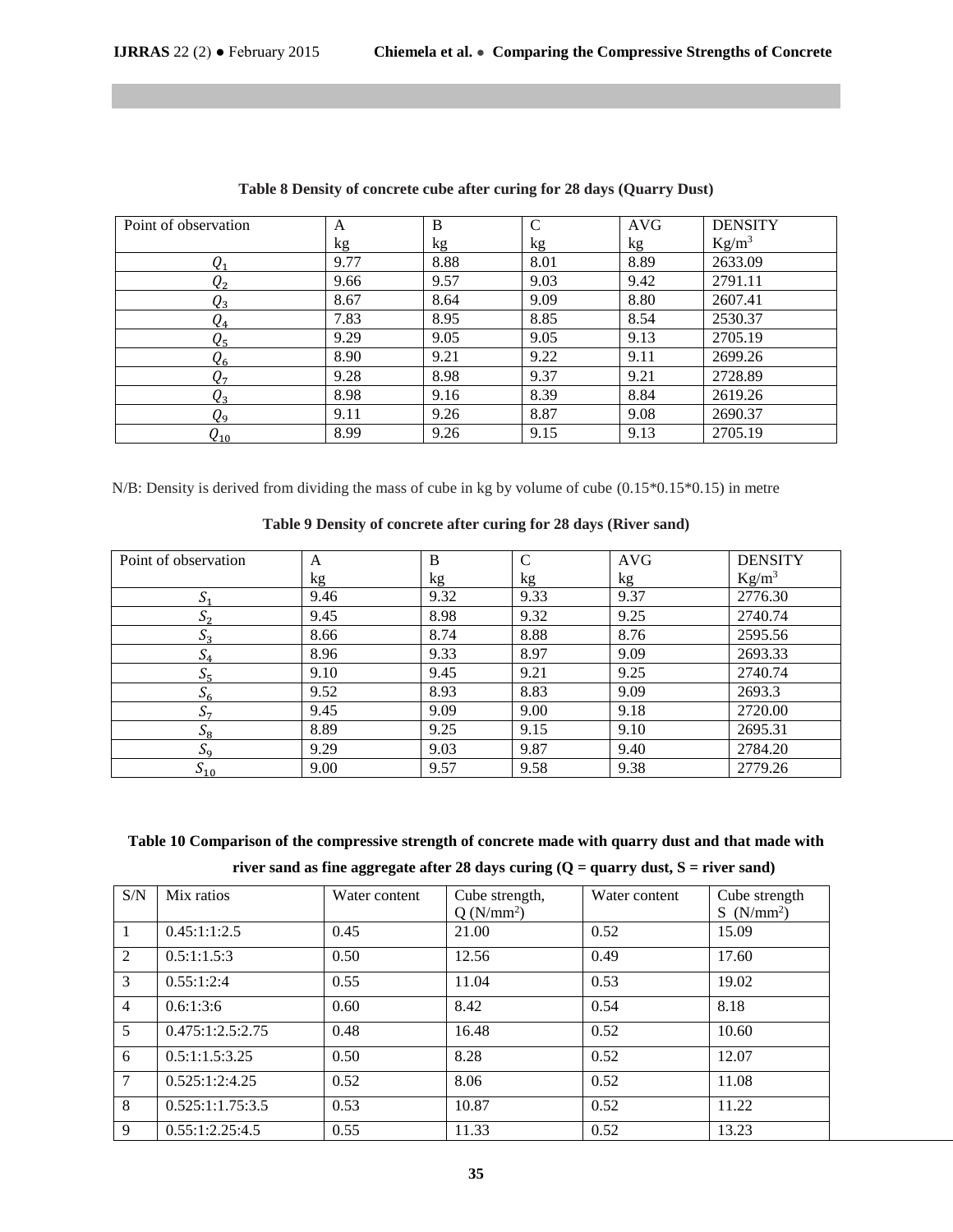| $\sim$<br>10 | . .<br>.<br>◡.◡<br>. . <i>.</i> | $ -$<br>$0.5$ .<br>- - - | $\sqrt{2}$<br>7. O I | $0.5 -$<br>____ | 13.90 |
|--------------|---------------------------------|--------------------------|----------------------|-----------------|-------|



**Figure 1 Graph of compressive strength against mix proportion (Quarry Dust)**



**Figure 2 Bar chart showing compressive strength against mix proportion (Quarry Dust)**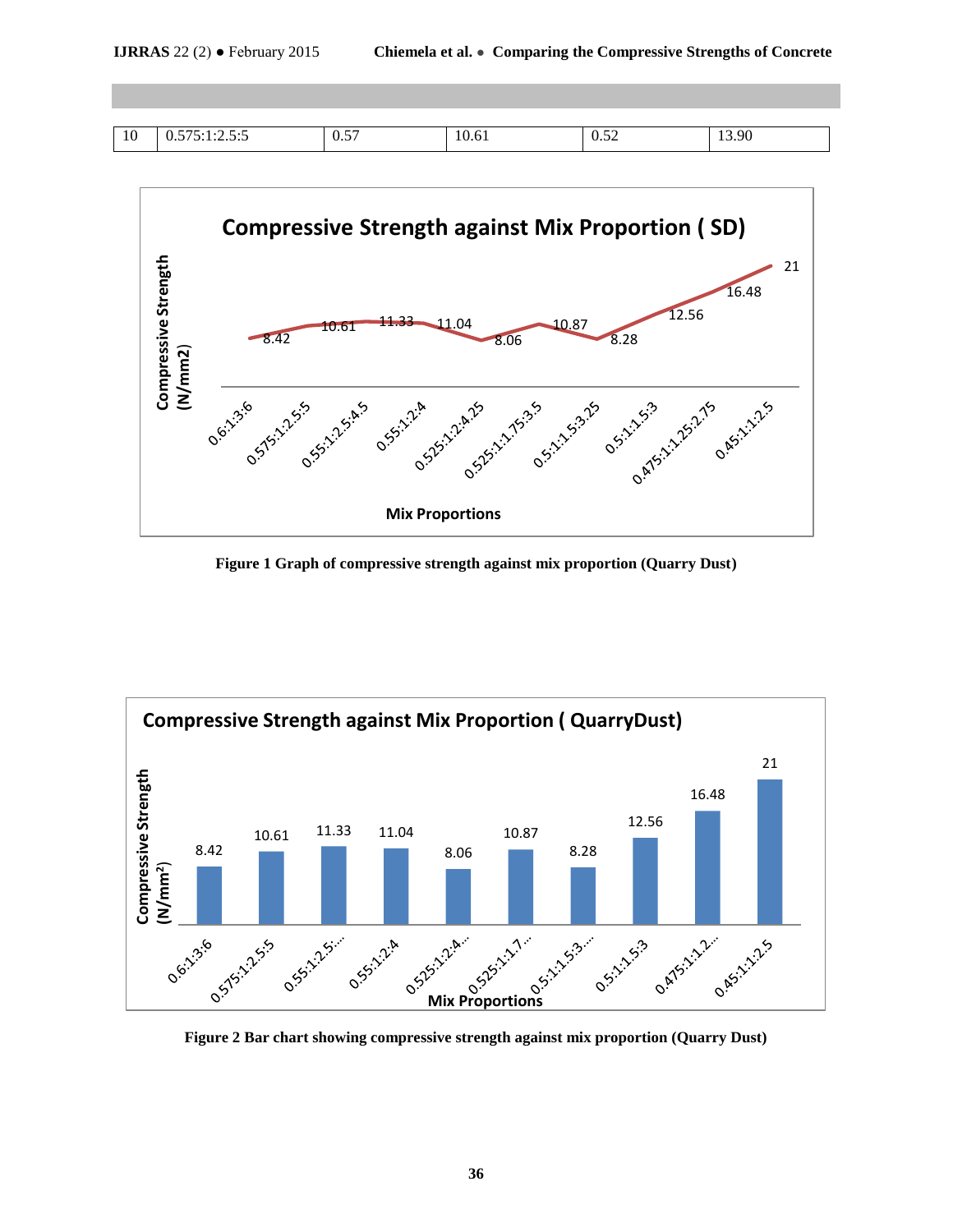

**Figure 3 Graph of compressive strength against mix proportion (River Sand)**



**Figure 4 bar chart showing compressive strength against mix proportion (River Sand)**

|  | Table 11 Physical properties of the material used |  |  |
|--|---------------------------------------------------|--|--|
|  |                                                   |  |  |

| <b>PROPERTIES</b>                 | <b>CEMENT</b> | <b>FINE AGGREGATES</b> |                              | <b>COARSE AGGREGATES</b> |                    |  |
|-----------------------------------|---------------|------------------------|------------------------------|--------------------------|--------------------|--|
|                                   |               | <b>SAND</b>            | <b>QUARRY</b><br><b>DUST</b> |                          |                    |  |
|                                   |               |                        |                              | <b>OVEN</b> Drv          | <b>SURFACE DRY</b> |  |
| <b>SP. GRAVITY</b>                | 0.71          | 1.14                   | 0.71                         | 2.61                     | 2.62               |  |
| <b>WATER</b><br><b>ABSORPTION</b> |               |                        |                              | 0.5%                     |                    |  |